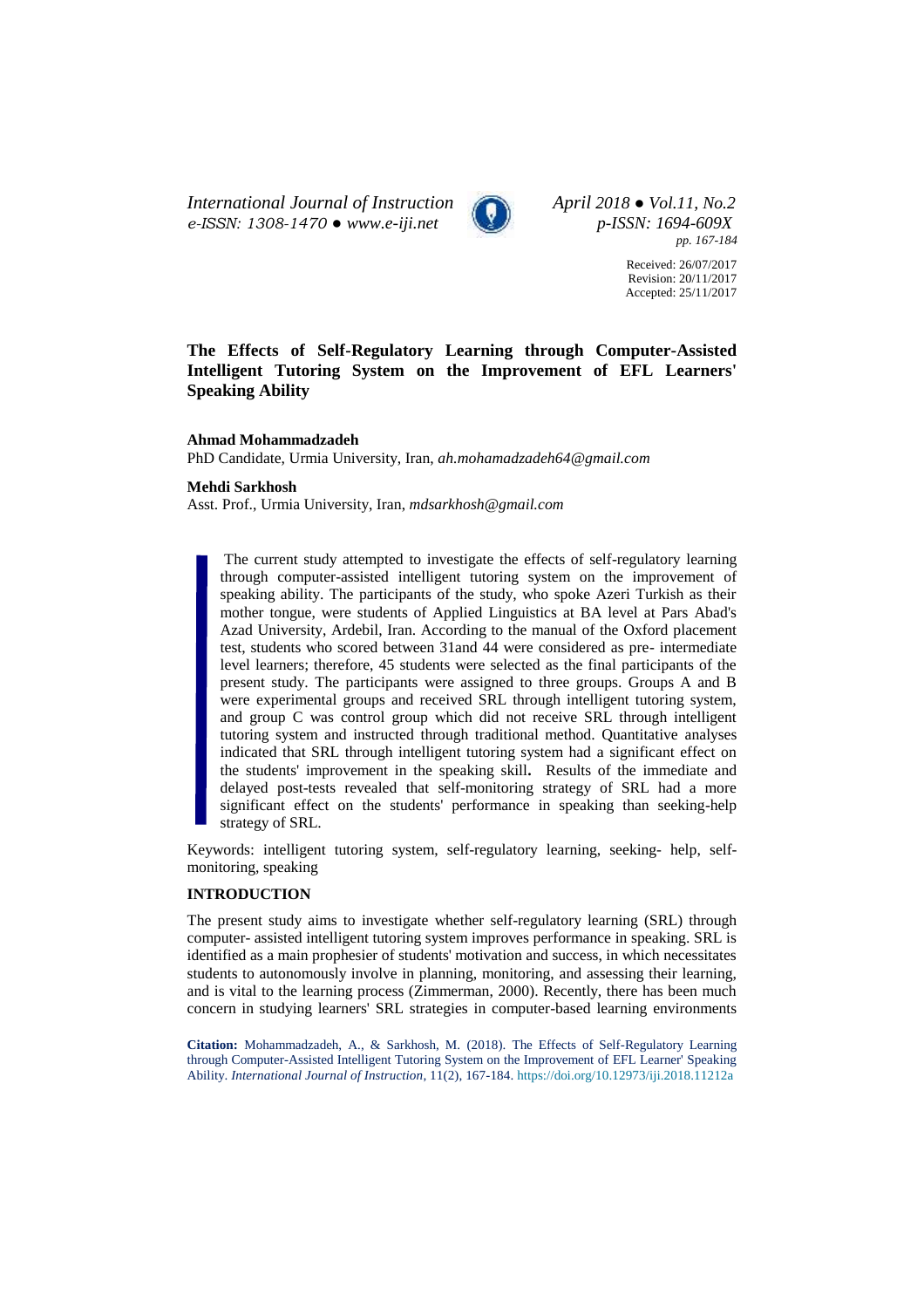(CBLEs) like hypermedia or inquiry learning software (Azevedo, 2008). For example, CBLEs has the function to monitor learners' observable performances while they are learning through the intelligent software. In learning through intelligent tutoring system, learners hold a conversation with autotutor in which they engage in problem-solving activities and when there is a necessity they request helping hints (Winne, 2008).

In most of the Iranian EFL contexts, students do not often monitor, regulate and evaluate their own learning process during speaking. Applying SRL to enhance speaking is particularly difficult because it postulates learners to monitor and regulate several perspectives of their learning process. To be good speakers, they need to properly utilize their phonetic knowledge and select semantically and syntactically correct forms. Besides, they ought to be able to identify and self-correct their mistakes in speaking, an ability which relates to their SRL capacity. By applying SRL in speaking, skilled speakers can promote their speaking and have fewer pauses or hesitations in their production. In traditional classes, many learners cannot decide independently of their teacher, think critically, be self-motivated, but by applying SRL, learners are more autonomous in their learning. In the present study, there is an attempt to investigate the effectiveness of seeking-help and self-monitoring strategies of SRL through intelligent tutoring system in improving speaking. Therefore, the following hypothesis is formulated: H0: Applying Self-Regulatory Learning through Intelligent Tutoring System does not Improve the Speaking of Iranian Pre-Intermediate EFL Learners.

### **CONTEXT AND REVIEW OF LITERATURE**

#### **Theoretical Framework**

Self-regulatory learning entails well comprehending of a concept or approach by applying certain strategies and goals, monitoring and regulating specific perspectives of cognition, performance, and stimulus and also correcting behavior to attain the favourite goals (Zimmerman & Schunk, 2001). Zimmerman (2008) viewed self-regulatory learning (SRL) as including such processes as goal setting, planning strategically, choosing and using strategies, self-monitoring and self-assessment while engaging in learning process. Zimmerman (2000, p.66) states that "SRL engages students' active participation in learning from the metacognitive, motivational and behavioral points of view."

Recently researchers have been studying the effects of SRL through intelligent tutoring system on English learning. SRL through intelligent tutoring system presents tutorial help as students learn a difficult cognitive ability (Koedinger & Aleven, 2007). It is revealed that SRL plays a main role in learning through intelligent tutoring systems (Koedinger, Aleven, Roll, & Baker, 2009). Instances of efficient SRL strategies that students engage while learning in these settings are whether to seek-help in completing the task (Aleven, Stahl, Schworm, Fischer, &Wallace, 2003), whether to apply regularities in the software to solve the problem (Baker, Walonoski, Heffernan, Roll, Corbett, & Koedinger, 2008), whether to autonomously self-explain concepts without support of software hints (Shih, Koedinger, & Scheines, 2008), and whether to be ontask or involve in off-task behavior (Baker, 2007). Intelligent tutoring systems, like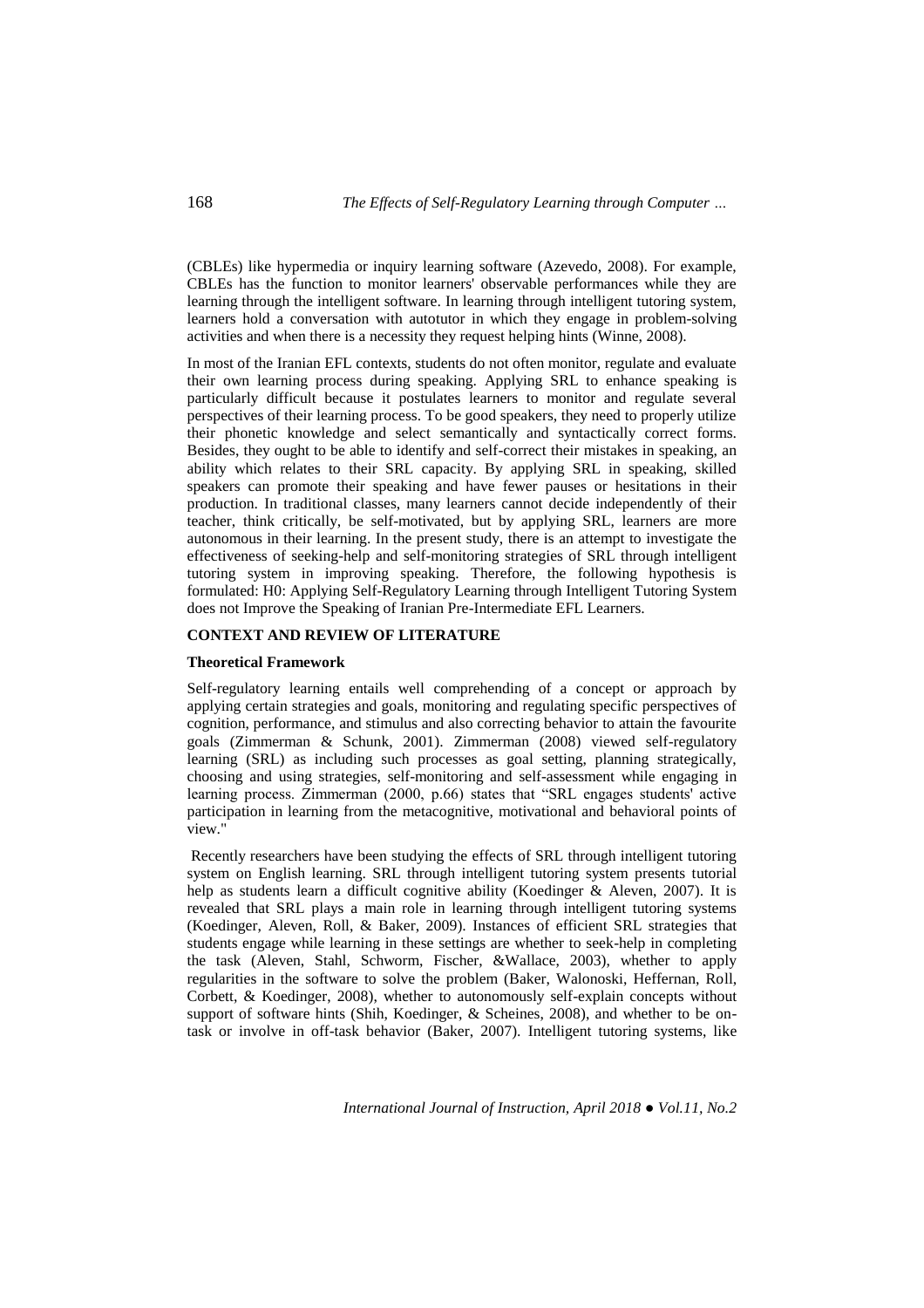autotutor, ask the students deep questions and assist them give an appropriate response (Graesser, 2010)*.*

Two main strategies of SRL such as 1) Seeking-help, and 2) Self-monitoring can help learners to be successful SRL learners. In seeking-help strategy, instructors encourage seeking-help behaviours by giving feedback to the students' progress and giving them opportunities to correct their errors. In self-monitoring strategy, in order to be active learners, students suppose ownership for their learning process in which they monitor their own learning process (Kistner, Rakoczy, & Otto, 2010).

#### **Empirical Studies**

Kizilcec, Perez-Sanagustin, and Maldonado (2016) conducted a study on how SRL strategies would predict learner performance and goal attainment in Massive Open Online Courses. Results of their study revealed that goal setting and strategic planning predicted attainment of personal course goals, while seeking-help was counterproductive. In another study which was conducted by Jarvela (2016) on how SRL can advance computer supported collaborative learning, she explained that difficulty of SRL at the individual level, would affect learners when interacting with peers and in groups. Results of her study revealed that SRL can be both learned and also often supported with SRL tools and environments. In a study by Graesser and his colleagues (1998, 1999), in the tutoring research group (TRG) at the Memphis University, they invented a computerized intelligent tutor, called autotutor that simulated a natural human tutor. Autotutor tries to understand learner's contributions and simulate conversation turns of natural human tutors. In line with Grasser's research, another study was conducted by Kim and Baylor (2006) on investigating the role of intelligent tutoring system and its peer agent on students' learning. Learners with competent peer agents learned effectively, but learners with less competent peer agents presented much self-efficacy. In contrast to Kim and Baylor's views, in another study, Chi and his colleagues (2001) focused on natural conversation between learners and intelligent tutor. They believed that learners would learn much if they can declare their descriptions in natural language. The present study is an attempt to add to the existing literature on self-regulatory learning through intelligent tutoring system on the improvement of speaking among EFL students.

### **METHOD**

### **Design**

The current study utilizes a mixed method, quasi-experimental, pre-test, post-test design. The placement test, pre-test, immediate post-test and delayed post-test comprise the quantitative sections of the study and the questionnaire administered after the delayed post-test constitutes the qualitative section. The study consisted of one independent variable (teaching speaking) and one dependent variable (scores on IELTS speaking test). The participants were assigned to three groups: group A, which received seekinghelp strategy of SRL through intelligent tutoring system and group B, which received self-monitoring strategy of SRL through intelligent tutoring system, and group C (control group), which did not receive SRL through intelligent tutoring system.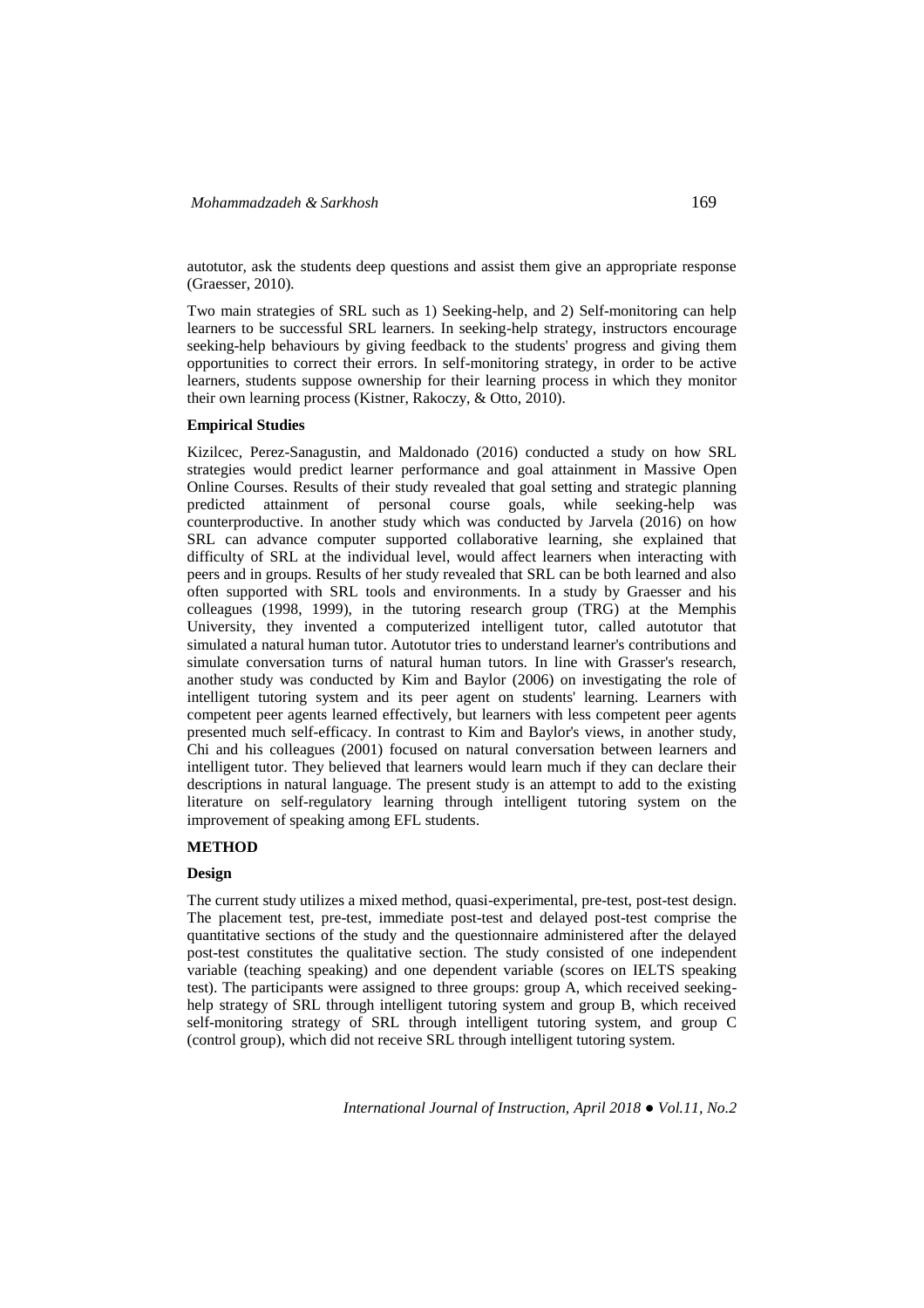### **Participants**

The number of the participants for the current study was 100 (male=39; female=61) English students studying at Azad University of Pars Abad, Ardebil, Iran. They all spoke Azeri Turkish as their mother tongue and were students of Applied Linguistics at BA level. The researchers gave them a placement test in order to confirm their homogeneity. According to the manual of the Oxford placement test, students who scored between 31and 44 were considered as pre- intermediate level learners; therefore, 45 students were selected as the final participants of the present study. The average age of the participants was 24, ranging from 18 to 27.

## **Instruments**

*A) Oxford Placement Test*: It was run to measure the participants' English proficiency. It consists of three sections. Total score is 70 and students answered the test in 120 minutes.

*B) IELTS Speaking Test (pre-test, immediate post-test, delayed post-test)*: Students were asked to respond orally to the questions of IELTS speaking test, and their voices were recorded. IELTS speaking section consists of three sections and takes 20 minutes.

*C) The Questionnaire (Researcher Designed)*: There were 21 questions about learning through computer-assisted intelligent tutoring system. Students were asked to show their beliefs about the statements of the questionary on a Likert Scale with five answers ranging from very much to not at all. There were also two open ended questions in which students were asked to explain their attitudes toward learning through intelligent tutoring system.

*D) Autotutor Software*: ITS has a five-step conversation frame, which is one of the main conversation models in natural speech tutoring (Graesser & Person, 1994). Autotutor acts as a teacher and student, every time, can refer to the autotutor and ask for help.

# **Procedure**

*Treatment and Data Collection*

Students used intelligent tutoring system (software) to speak with autotutor for practicing in speaking. By displaying this part (see Figure 1), students were able to start speaking.



Figure 1

Speech recognition icon

After watching the video file, autotutor let students speak instead of movie characters.



Figure 2 Movie section icon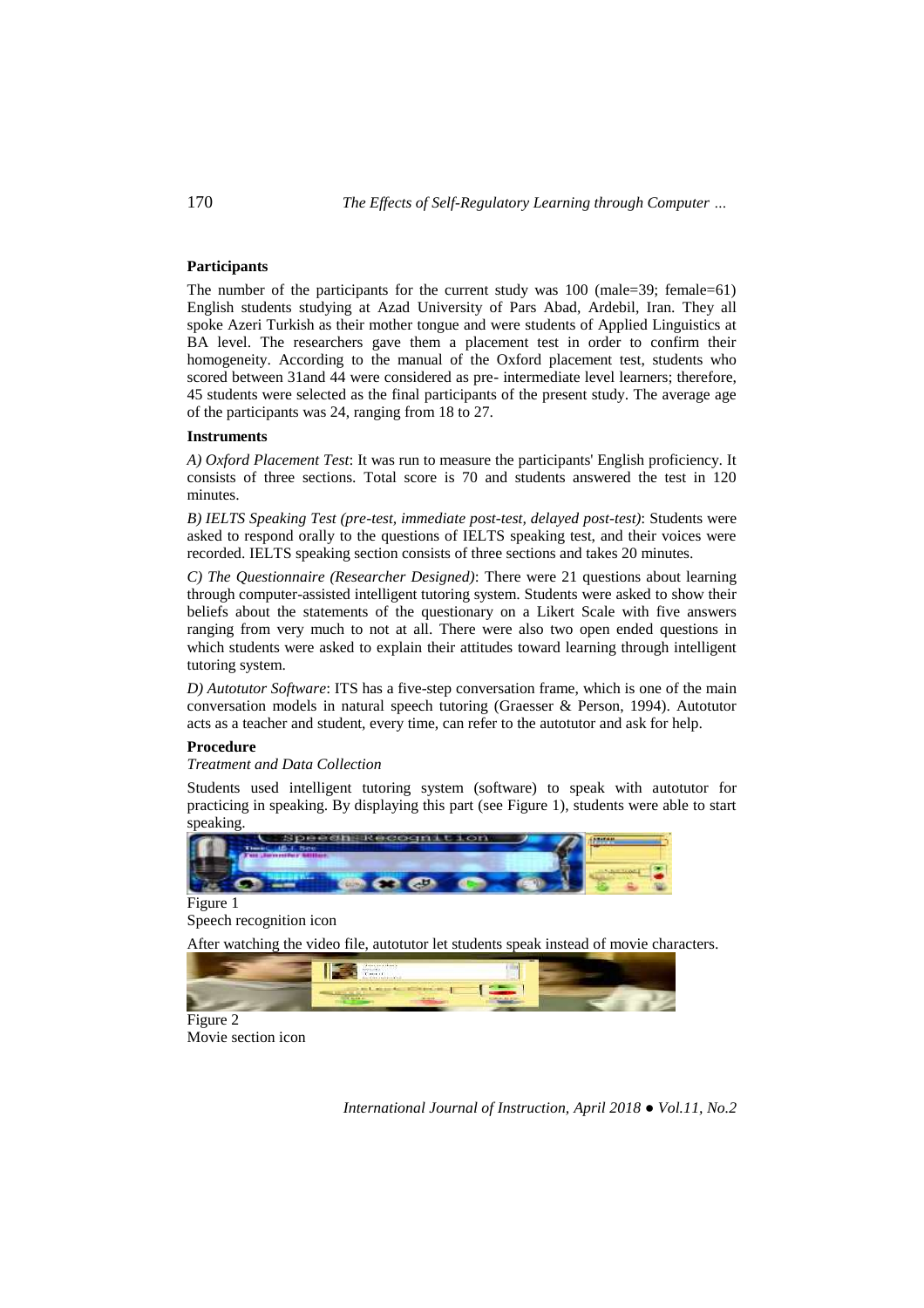Another application of the intelligent tutoring system is that after recording student's voice, it drew diagram of the speaker's pronunciation (See Figure 3).



Figure 3

Pronunciation diagram icon

Two strategies of SRL were applied in this study. Group A received seeking-help strategy, and group B received self-monitoring strategy, and group C received the traditional method of teaching speaking. The students of group A were able to ask for help from the autotutor to correct their mistakes in speaking. Autotutor displayed the correct answers of the speaking task and then students had to complete the task again until they could complete the task correctly. There were intelligent tutorial dialogs between the students and the autotutor. In seeking-help strategy, learners did not try to complete every task by themselves, but often were seeking help from intelligent autotutor when there was a problem in their learning process. Students of group B applied self-monitoring strategy in which they rarely referred to the autotutor's hints and prompts to complete the answers. They tried to self-correct their errors and be more selfregulated and autonomous learners. For example, in movie section, a student, once or several times, watches a movie file, takes notes and then starts to speak instead of movie characters and repeats this training until he/she completes the task correctly. In selfmonitoring strategy, students did not use autotutor's helping hints frequently and only when there was a necessity, they referred to the autotutor's hints and guidance. Group C was the control group and did not receive SRL via intelligent tutoring system in speaking. Speaking was taught in accordance with the traditional method in Iran. The current study lasted for 13 sessions from February to May during the second semester of 2016. Each group consisted of 15 participants. In the first session, students were asked to answer the pre-test and from the next session, they received treatment. Treatment lasted for ten sessions. In the 12th session, students received the immediate post-test. After a month students received the delayed post- test.

## *Scoring*

The scorers applied the analytic scoring technique with 4 scoring criteria, namely, fluency & coherence, pronunciation, lexical resource, and grammatical range & accuracy. According to IELTS Band Descriptor Scoring, the 4 criteria are assessed on a 10-point scale ranging from 0 to 9 with appropriate descriptions.

### *Data Analysis*

SPSS version 22 was used to analyse the data. In order to confirm the normality of the scores, One-Sample Kolmogorov-Smirnov test was run. Kruskal-Wallis test was run to determine if there were statistically significant differences between the groups. A Repeated Measures ANOVA was run to investigate if there were any significant gains from pre-test to immediate to delayed post-tests.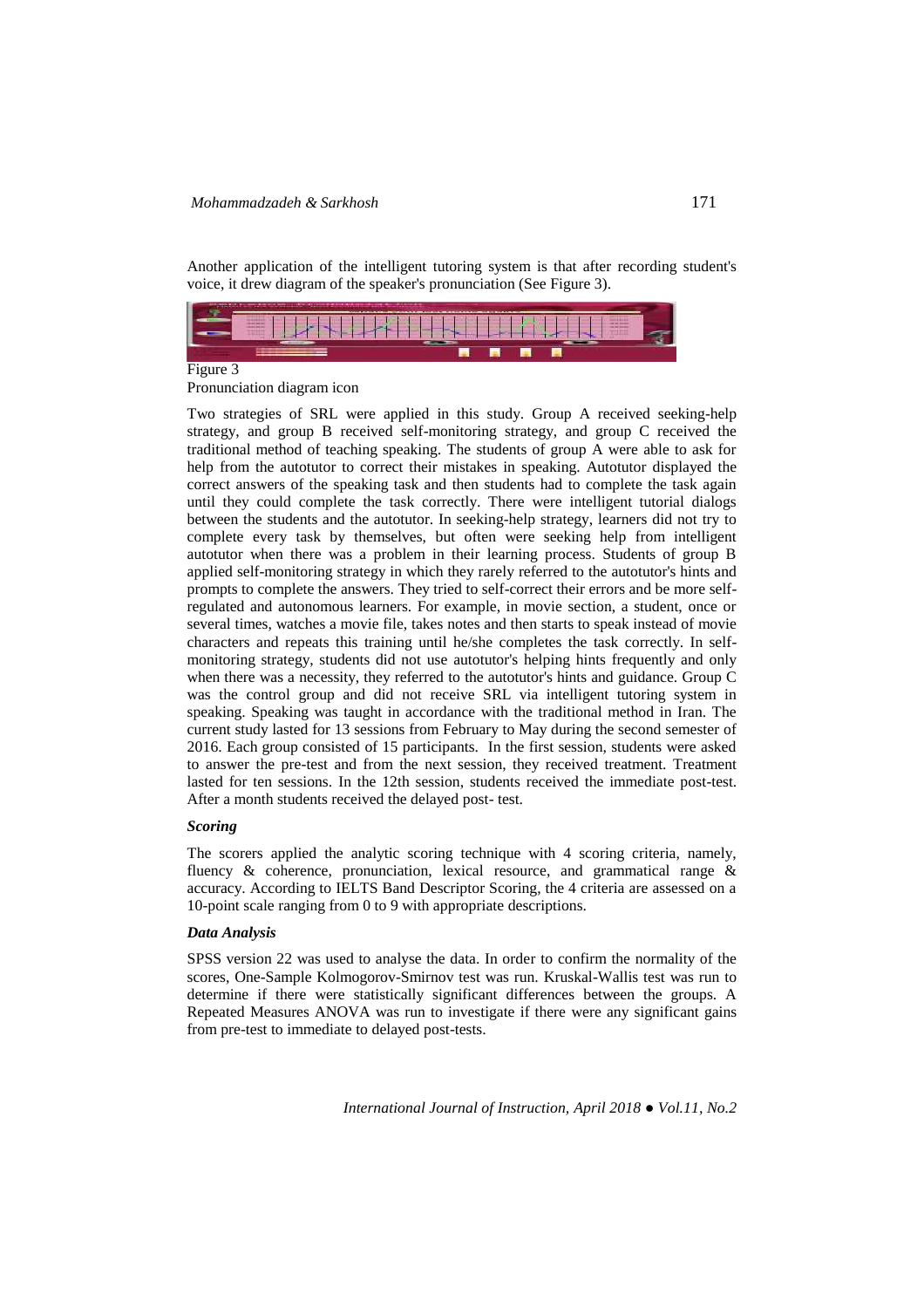# **FINDINGS**

# **Quantitative Analysis**

Below, the descriptive statistics regarding the four tests of placement test, pre-test, immediate post-test and delayed post-test is provided (see Table 1).

# Table 1

Descriptive statistics for groups' performances in the placement test, pre-test, immediate post-test and delayed post-test

| <b>Tests</b> | Groups                      | N  | Minimum | Maximum                 | Mean  | Std. Deviation             |
|--------------|-----------------------------|----|---------|-------------------------|-------|----------------------------|
|              | А                           | 15 | 37.25   | 39.50                   | 38.16 | 0.75                       |
| Placement    | B                           | 15 | 36.75   | 40.00                   | 38.45 | 0.96                       |
|              |                             | 15 | 37.50   | 41.00                   | 38.86 | 1.04                       |
|              | А                           | 15 | 3.75    | 6.00                    | 4.68  | 0.67                       |
| Pre-test     | B                           | 15 | 4.00    | 5.50                    | 4.58  | 0.41                       |
|              |                             | 15 | 3.50    | 5.00                    | 4.75  | 0.37                       |
|              | A                           | 15 | 4.25    | 6.50                    | 5.18  | 0.60                       |
| Immediate    | B                           | 15 | 4.75    | 6.50                    | 5.53  | 0.43                       |
| Post-test    |                             | 15 | 3.75    | 5.25                    | 4.83  | 0.33                       |
|              | A                           | 15 | 4.25    | 6.50                    | 4.96  | 0.60                       |
| Delayed      | B                           | 15 | 4.50    | 6.00                    | 5.36  | 0.41                       |
| Post-test    |                             | 15 | 3.75    | 5.00                    | 4.61  | 0.31                       |
| $NT - 1 - A$ | $CDI / C = 1$ , $1.1$ , $D$ |    |         | $CDI$ $(0.10 \ldots 1)$ |       | $-1.001$ $-1.001$ $-1.001$ |

Note: A= SRL (Seeking- help); B= SRL (Self-monitoring); C= Traditional

In order to determine the normality of the scores, the researchers used One-Sample Kolmogorov-Smirnov (K-S) test. The result of the K-S Test (Table 2) indicated that the normality assumption was not violated in the majority of cases. As table two reveals, regarding the placement test, the groups were normal (sig>0.05). However, concerning the pre-test and post-test scores, the scores in group C did not enjoy normal distribution (sig<0.05). Therefore, for comparing the groups in terms of placement, parametric tests and in comparing groups at pre-test and post-tests, non-parametric tests were run.

#### Table 2

Normality tests for placement test, pre-test, immediate post-test and delayed post-test

|                          | Groups | Statistic | Sig.  |
|--------------------------|--------|-----------|-------|
|                          | А      | 0.181     | 0.164 |
| Placement                | B      | 0.121     | 0.200 |
|                          | C      | 0.170     | 0.200 |
|                          | А      | 0.141     | 0.200 |
| Pre-test                 | B      | 0.187     | 0.168 |
|                          | C      | 0.367     | 0.000 |
|                          | А      | 0.165     | 0.200 |
| Immediate Post-test      | B      | 0.197     | 0.120 |
|                          | C      | 0.335     | 0.000 |
|                          | А      | 0.173     | 0.200 |
| <b>Delayed Post-test</b> | B      | 0.145     | 0.200 |
|                          | C      | 0.232     | 0.029 |

Note: A= SRL (Seeking- help); B= SRL (Self-monitoring); C= Traditional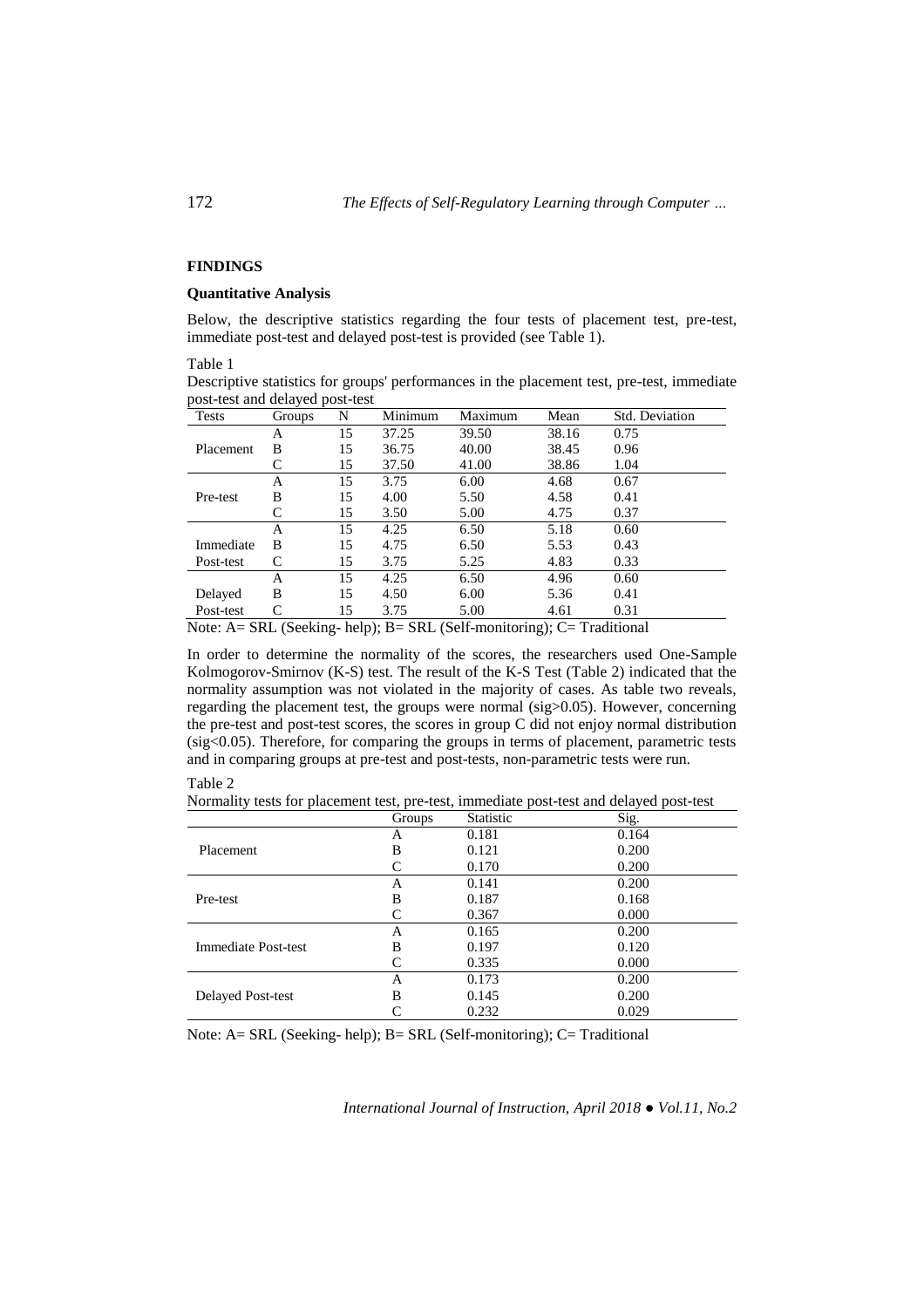# *Mohammadzadeh & Sarkhosh* 173

### Table 3 Ranks for the pre-test, immediate post-test and delayed post- test

|                            | Groups | N  | Mean Rank |
|----------------------------|--------|----|-----------|
|                            | A      | 15 | 22.70     |
| Pre-test                   |        | 15 | 19.67     |
|                            |        | 15 | 26.63     |
|                            | А      | 15 | 22.80     |
| <b>Immediate Post-test</b> | в      | 15 | 32.20     |
|                            |        | 15 | 14.00     |
|                            | Α      | 15 | 21.97     |
| Delayed Post-test          | в      | 15 | 33.00     |
|                            |        | 15 | 14.03     |

Note: A= SRL (Seeking- help); B= SRL (Self-monitoring); C= Traditional

#### Table 4

Kruskal-Wallis test for the three groups at pre-test, immediate post-test and delayed post-test

|            | Pre-test | <b>Immediate Post-test</b> | <b>Delayed Post-test</b> |
|------------|----------|----------------------------|--------------------------|
| Chi-square |          | 4.8                        |                          |
| df         |          |                            |                          |
| Asymp.sig. | ).33     | 00.0                       | N 0000                   |

Table three reveals that the three groups performed differently at pre-test and post-tests. At pre-test, the control group had the highest and the self-monitoring group had the lowest mean score; however, according to table four, the difference was not significant  $(sig>0.05)$ . At the immediate post-test, the self-monitoring group had the highest mean score and the seeking-help was the second highest. The difference between the three groups, according to table four, was significant ( $sig<0.05$ ). At the delayed post-test, also, the self-monitoring group had the highest mean score and the seeking-help was the second highest with the difference between groups being significant (sig<0.05).

# *Repeated Measures (Within Subjects) ANOVA*

Since the same participants in each group took the same test three times (pre-test, immediate post-test and delayed post-test), a Repeated Measures (RM) ANOVA was run in order to find out if there was any gains or improvement from pre-test to immediate to delayed post-tests. Table five and six show the three occasions at which the tests were administered.

# Table 5

| Dependent Variable       |  |
|--------------------------|--|
| Pre-test                 |  |
| Immediate Post-test      |  |
| <b>Delayed Post-test</b> |  |
|                          |  |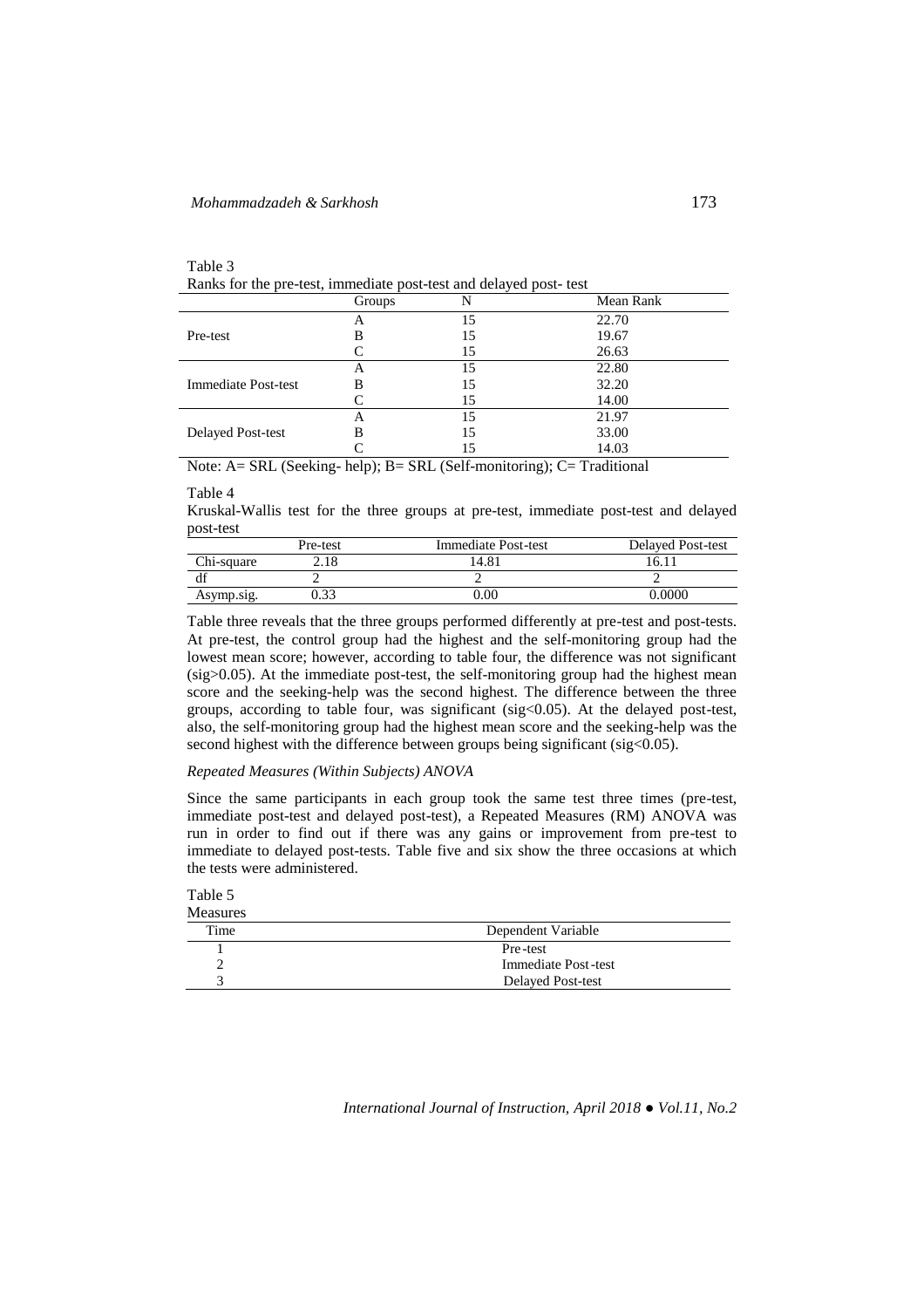Table 6 Descriptive statistics

|                     |    | Seeking-help |      | Self-monitoring |      | Traditional |      |
|---------------------|----|--------------|------|-----------------|------|-------------|------|
|                     |    | Mean         | Sd   | Mean            | Sd   | Mean        | Sd   |
| Pre-test            |    | 4.68         | 0.67 | 4.58            | 0.41 | 4.75        | 0.37 |
| Immediate post-test | 15 | 5.18         | 0.60 | 5.53            | 0.43 | 4.83        | 0.33 |
| Delayed post-test   |    | 4.96         | 0.60 | 5.36            | 0.41 | 4.61        | 0.33 |

RM ANOVA with a Greenhouse-Geisser correction revealed that the mean performance in speaking differed statistically significantly between time points for the seeking-help group (*F* (1.786, 25.005) =35.737, *P* < 0.05), for the self-monitoring group (*F* (1.548, 21.666) = 87.233,  $P < 0.05$ ), and for the Control group ( $F(1.546, 21.641) = 6.920, P <$ 0.05) (see Table 7).

# Table 7

Tests of within-subjects effects

|                     | Source          |                       | Type III<br>Sum of<br>Squares | Df             | Mean<br>Square | F     | Sig  | Partial<br>Eta<br>Squared |
|---------------------|-----------------|-----------------------|-------------------------------|----------------|----------------|-------|------|---------------------------|
| Seeking-<br>help    | Time            | Sphericity<br>Assumed | 1.88                          | $\overline{2}$ | 0.94           | 35.73 | 0.00 | 0.71                      |
|                     |                 | Greenhouse-<br>Geiser | 1.88                          | 1.78           | 1.05           | 35.73 | 0.00 | 0.71                      |
|                     | Time<br>(error) | Sphericity<br>Assumed | 0.73                          | 28.00          | 0.02           |       |      |                           |
|                     |                 | Greenhouse-<br>Geiser | 0.73                          | 25.00          | 0.03           |       |      |                           |
| Self-<br>monitoring | Time            | Sphericity<br>Assumed | 7.71                          | $\overline{c}$ | 3.86           | 87.23 | .000 | 0.86                      |
|                     |                 | Greenhouse-<br>Geiser | 7.71                          | 1.54           | 4.98           | 87.23 | .000 | 0.86                      |
|                     | Time<br>(error) | Sphericity<br>Assumed | 1.239                         | 28             | 0.044          |       |      |                           |
|                     |                 | Greenhouse-<br>Geiser | 1.239                         | 21.666         | 0.057          |       |      |                           |
| Control             | Time            | Sphericity<br>Assumed | 0.35                          | $\overline{c}$ | 0.17           | 6.92  | .004 | 0.33                      |
|                     |                 | Greenhouse-<br>Geiser | 0.35                          | 1.54           | 0.23           | 6.92  | .008 | 0.33                      |
|                     | Time<br>(error) | Sphericity<br>Assumed | 0.72                          | 28             | 0.26           |       |      |                           |
|                     |                 | Greenhouse-<br>Geiser | 0.72                          | 21.64          | 0.34           |       |      |                           |

Post-hoc tests using the Bonferroni correction (Table 8) showed that seeking-help strategy improved speaking from pre-test to the immediate post-test and also from pretest to the delayed post-test (sig<0.05). Although the mean score declined from the immediate post-test to the delayed post-test, it was still significantly higher compared to the pre-test. Therefore, seeking-help strategy improves speaking both in the short-run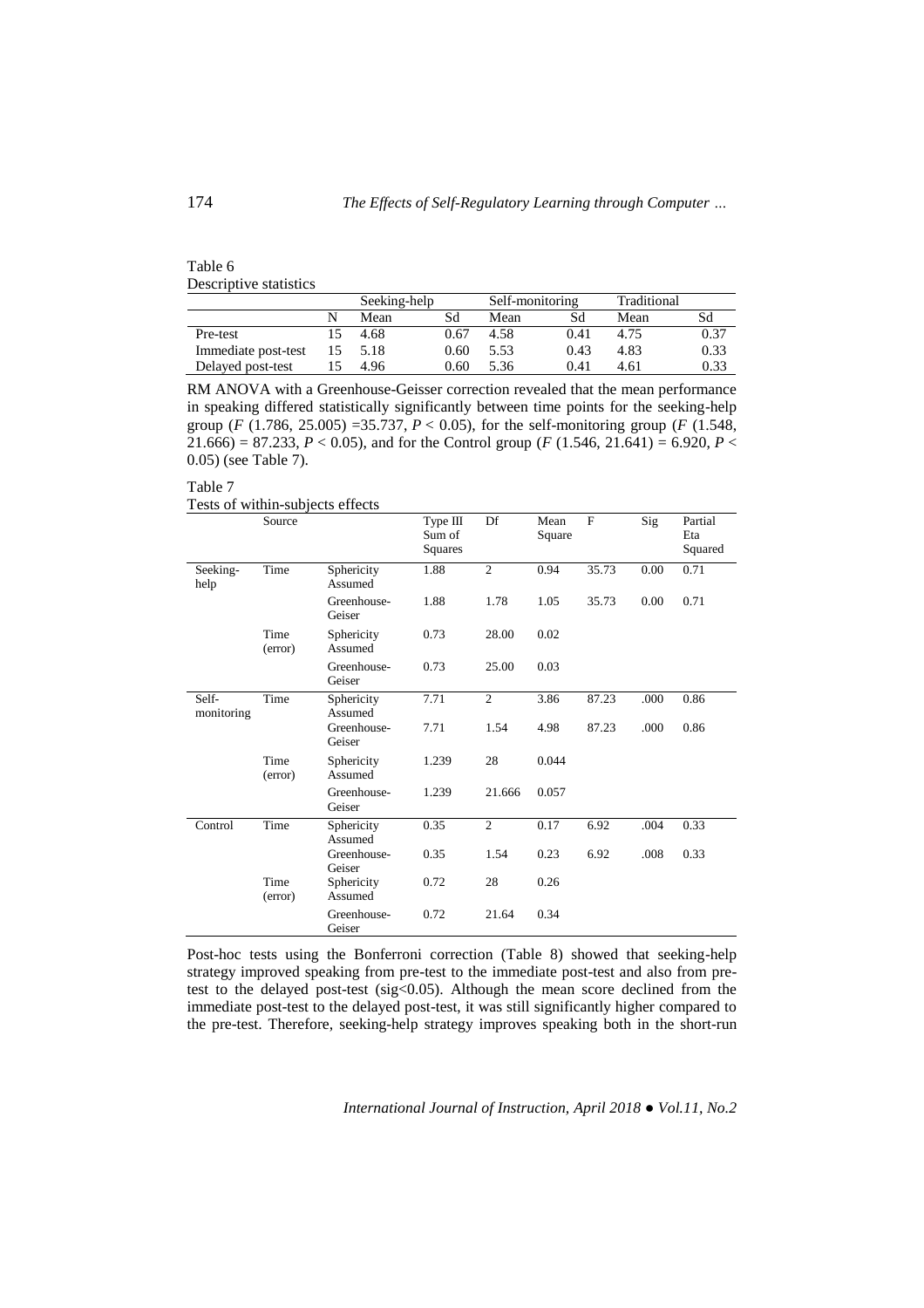and the long-run. Post-hoc tests also showed that self-monitoring strategy improved speaking from pre-test to the immediate post-test and also from pre-test to the delayed post-test (sig<0.05). Therefore, it can be concluded that self-monitoring strategy improves speaking both in the short and the long-run. Post-hoc tests using the Bonferroni correction divulged that the traditional teaching of speaking did not improve speaking from pre-test to the immediate post-test or delayed post-test (sig>0.05).

Table 8

|  |  | Pairwise comparisons |
|--|--|----------------------|
|  |  |                      |
|  |  |                      |

|            | 95% Confidence Interval for Difference |                |                       |       |       |          |          |  |
|------------|----------------------------------------|----------------|-----------------------|-------|-------|----------|----------|--|
|            | (I)                                    | $\mathrm{(J)}$ | $(I-J)$               | Std.  | Sig.  | Lower    | Upper    |  |
|            | Time                                   | Time           | Mean                  | Error |       | Bound    | Bound    |  |
| Seeking-   | 1                                      | 2              | $-0.500*$             | 0.065 | 0.000 | $-0.675$ | $-0.325$ |  |
| help       |                                        | 3              | $-0.283*$             | 0.064 | 0.002 | $-0.457$ | $-0.110$ |  |
|            | 2                                      | 1              | $0.500*$              | 0.065 | 0.000 | 0.325    | 0.675    |  |
|            |                                        | 3              | $0.217*$              | 0.048 | 0.001 | 0.325    | 0.347    |  |
|            | 3                                      | 1              | $0.283*$              | 0.064 | 0.002 | 0.110    | 0.457    |  |
|            |                                        | $\overline{c}$ | $-0.217*$             | 0.048 | 0.001 | $-0.437$ | $-0.086$ |  |
| Self-      | 1                                      | $\overline{2}$ | $-0.950$              | 0.074 | 0.000 | $-1.151$ | $-0.749$ |  |
| monitoring |                                        | 3              | $-0.783$ <sup>*</sup> | 0.094 | 0.000 | $-1.039$ | $-0.528$ |  |
|            | 2                                      | 1              | $0.950^*$             | 0.074 | 0.000 | 0.749    | 1.151    |  |
|            |                                        | 3              | $0.167*$              | 0.058 | 0.037 | 0.009    | 0.325    |  |
|            | 3                                      | 1              | $0.783*$              | 0.094 | 0.000 | $-0.528$ | 1.039    |  |
|            |                                        | $\overline{2}$ | $-0.167*$             | 0.058 | 0.037 | $-0.325$ | $-0.009$ |  |
| Control    | 1                                      | $\overline{2}$ | $-0.083$              | 0.047 | 0.288 | $-0.210$ | 0.044    |  |
|            |                                        | 3              | 0.133                 | 0.073 | 0.263 | $-0.064$ | 0.331    |  |
|            | $\overline{2}$                         | 1              | 0.083                 | 0.047 | 0.288 | $-0.044$ | 0.210    |  |
|            |                                        | 3              | $0.217*$              | 0.054 | 0.004 | 0.070    | 0.363    |  |
|            | 3                                      |                | $-0.133$              | 0.073 | 0.263 | $-0.331$ | 0.064    |  |
|            |                                        | 2              | $-0.217$ *            | 0.054 | 0.004 | 0.363    | $-0.070$ |  |

#### Estimated Marginal Means of seeking\_help



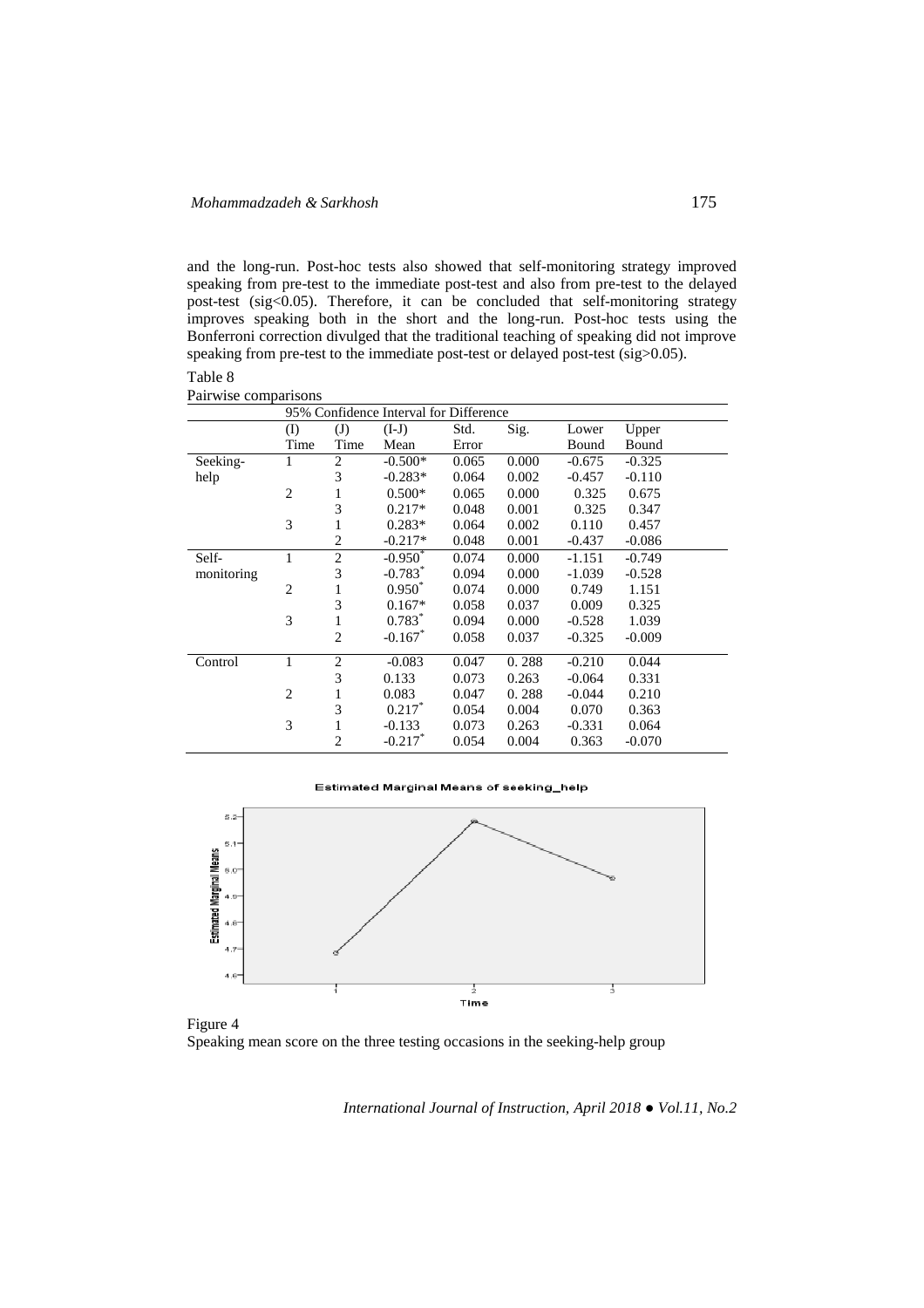

Estimated Marginal Means of self\_monitoring

Figure 5

Speaking mean score on the three testing occasions in the self-monitoring group

**Estimated Marginal Means of control** 



Figure 6 Speaking mean score on the three testing occasions in the traditional group

#### **Qualitative Analysis (the questionnaire)**

Analysis of the questionnaire indicated that, most of the learners had not much experience in applying computer-assisted learning in their education. Majority of the students (85%) asserted that they were not familiar with the electronic educational tools in their education (Q.1). About 87% of the students reported that they had no experience or had very little experience with learning through computer (Q.2). About 68% of the students reported that computer-assisted learning could not replace lectures and exercises in their learning process (Q.3). About 65% of the students believed that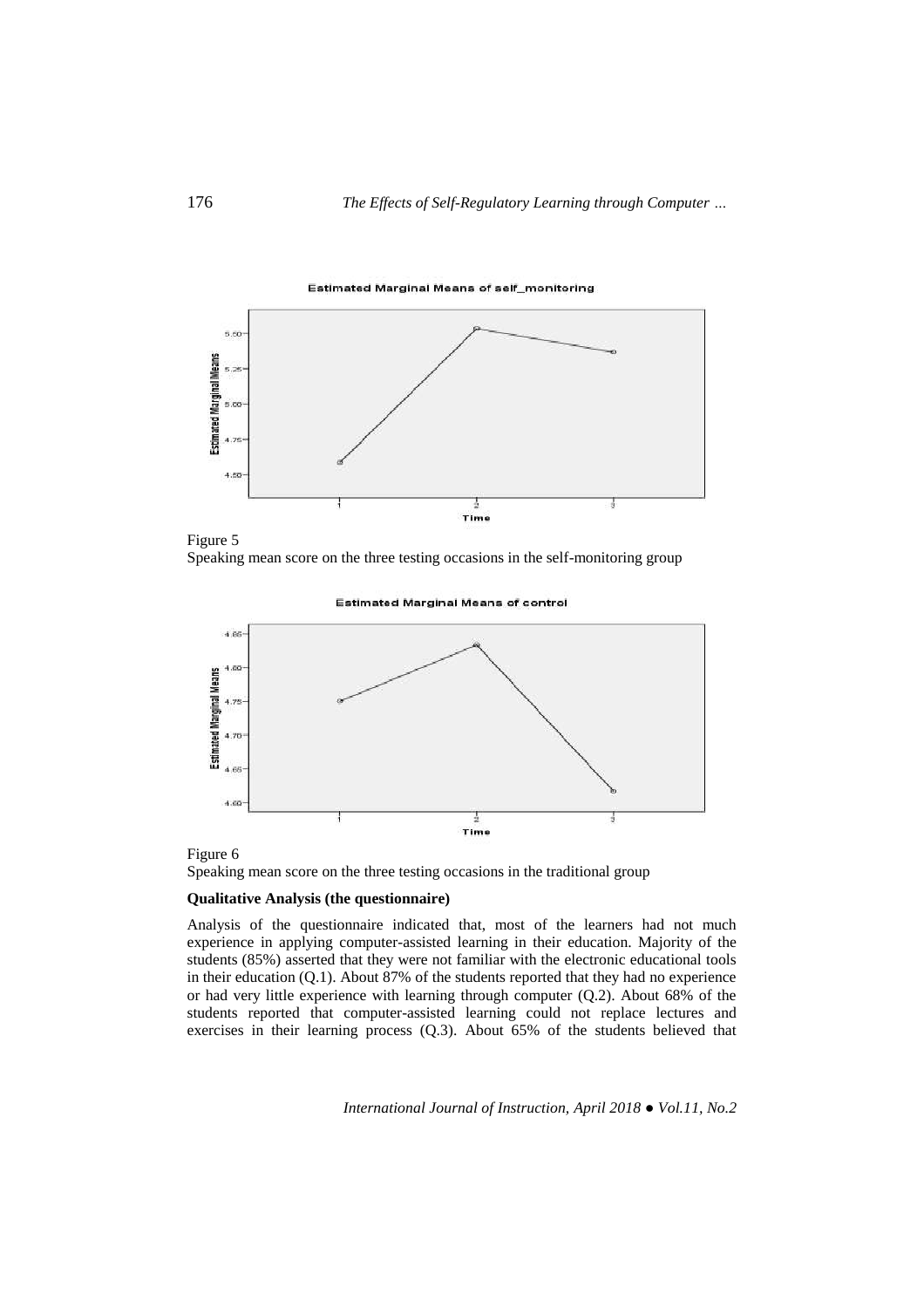computer-assisted learning should be used only to supplement classroom lectures and exercises and it is effective for their learning (Q.4). Some of the students (30%) expressed that they had difficulties applying learning programs that were in English (Q.5). Most of the students (82%) expressed that the intelligent tutoring system was enjoyable and very easy to use (Q.6, Q.7). About 10% of the students believed that applying navigational tools were confusing in their learning process (Q.8). A few students (17%) expressed that intelligent tutoring system should be nothing more than the distribution of notes and tutorial comments (Q.9). Most of the students (90%) expressed that they had not significant technical problems during learning through intelligent tutoring system (Q.10, Q.11). About 87% of the students believed that the learning goal, outcomes, objectives and expectations for the course taught by the intelligent tutoring system were clearly stated and the offered course met the stated learning goal, outcome and objective (Q.12, Q.13).

About 90% of the students expressed that the course content was well organized (Q.14). Some of the students (30%) believed that the amount of content was not suitable for the length of the course in their learning process (Q.15). About 27% of the students asserted that the content of the course was too difficult for them (Q.16). About 75% of the students reported that the helpful examples of lessons were useful for improving their learning process (Q.17). About 70% of the students expressed that they were encouraged to take responsibility for their own learning (Q.18). About 85% of the students expressed that during the course, most of them usually had a clear idea of where they were going and what was expected from them (Q.19). About 29% of the students expressed that they were not given enough choices over how they were going to learn in the course (Q.20). Most of the students (88%) expressed that they had learned a lot about design patterns from the intelligent tutoring system (Q.21).

Analysis of open-ended questions (Q.22, Q.23) revealed that most of the students had positive attitudes toward the course, and they mentioned the course content well organization and easy access to the multimedia content as the main benefits of learning through intelligent tutoring system. Students also reported some shortcomings of learning through intelligent tutoring system, which were mainly associated to the technical problems, and no application of cooperative learning.

#### **DISCUSSION**

The main aim of the current study was to investigate the effects of SRL via computerassisted intelligent tutoring system on improving speaking ability among Iranian EFL learners. The quantitative analyses indicated that SRL had a significant effect on improving the participants' speaking. The findings revealed that the participants in the experimental groups made significant improvements, which appears to have resulted from the SRL intervention. A series of One-Way ANOVA's revealed that there were no differences between the three groups at the placement test or the pre-test. However, at the immediate post-test and delayed post-test, significant differences between the groups were observed. The results of this study indicated that the students of both seeking-help group and self-monitoring group performed significantly at both the immediate post-test and delayed post-test compared to the traditional group. Therefore, it can be concluded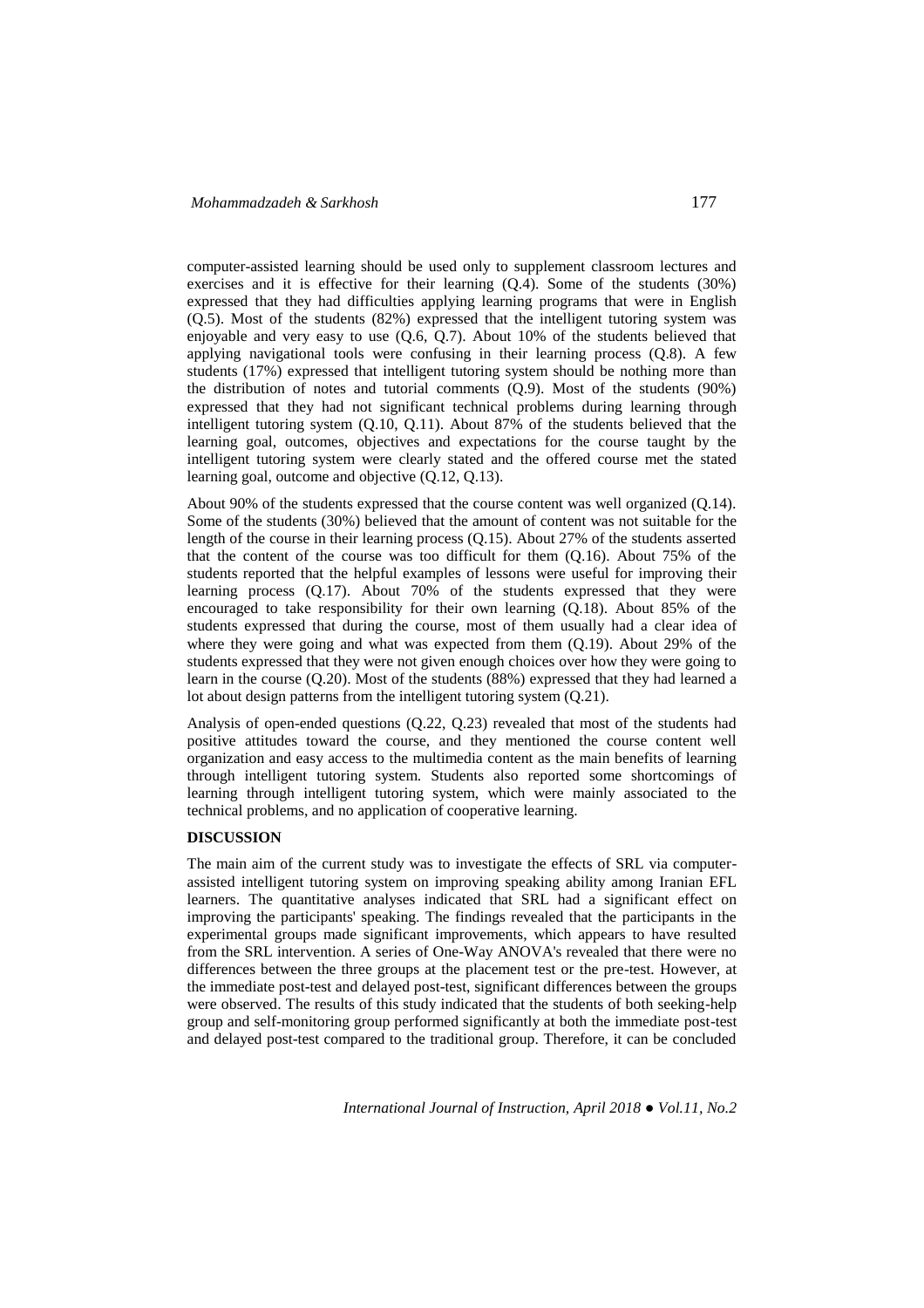that both seeking-help and self-monitoring strategies of SRL improve speaking better than the traditional method. A series of RM ANOVA's also indicated that the participants in the seeking-help group improved significantly from pre-test to the immediate post-test and also from pre-test to the delayed post-test, which means that seeking-help strategy ameliorated the participants' performance in speaking both in the short-run and the long-run. In the self-monitoring group, likewise, the performance of the participants improved significantly from pre-test to the immediate post-test and also from pre-test to the delayed post-test, which means that self-monitoring strategy improves performance in speaking both in the short-run and in the long-run. Regarding the traditional group, there was no significant gain from pre-test to the immediate posttest, nor was there a gain from pre-test to the delayed post-test, which implies that the traditional teaching of speaking, in Iran, does not yield any significant short-term or long-term improvement in speaking. Qualitative analysis also indicated students of experimental groups satisfied and profited a lot from instructing through intelligent tutoring system and thus promoted in their speaking ability.

In general results of the current study seem to verify the approach that SRL associates to the improvement of learners' emotions and feelings. Since SRL involves different strategies that students apply to manage their tasks, emotions and, it associates positively to the increasing of their self-esteem, for instance, in self-monitoring strategy, students were able to self-evaluate their speaking and were able to control their negative emotions. Since SRL students can regulate their attempt and strategies in order to perform their activity and reach to their goals, they recognize when to insist, when to seek for help, and how to achieve the task. This appears to have resulted to the significant promotion in learners' speaking ability. This is to say that applying SRL approach has a significant effect on students' enhancement in speaking skill, but the traditional approach of teaching speaking has not a significant effect on students' enhancement in speaking skill. Contrary to the popular belief, SRL students do not attempt to complete every task by themselves, but rather often ask help from others when there is a necessity (Butler, 1998). The distinction between SRL students and other students is that they seek help from others with the aim of becoming more independent learners (Ryan, Pintrich, & Midgley, 2001).

Graesser and McNamara (2010), in their article, discussed the integration of SRL with human tutor and computer tutor. They reported that computer tutoring had a positive effect on learners' enhancement in which the agents hold conversation with learners and assist them learn through modelling good pedagogy and learning processes or by holding an active conversation. Their study is in line with the findings of the current research in which applying intelligent tutoring system and SRL strategies enhanced learning. In another study on designing learning by intelligent agents by Leelawong and Biswas (2008), the students used SRL strategies and requested their agent to monitor their learning and problem solving activity. This method is similar to seeking-help strategy of SRL. Their results indicated that SRL via intelligent tutoring system better prepared students to learn in new domains. The findings of the present study are also in line with Kosek and Lison (2014), who conducted a study on intelligent tutoring system that enabled Chinese learners to acquire active knowledge of words and grammatical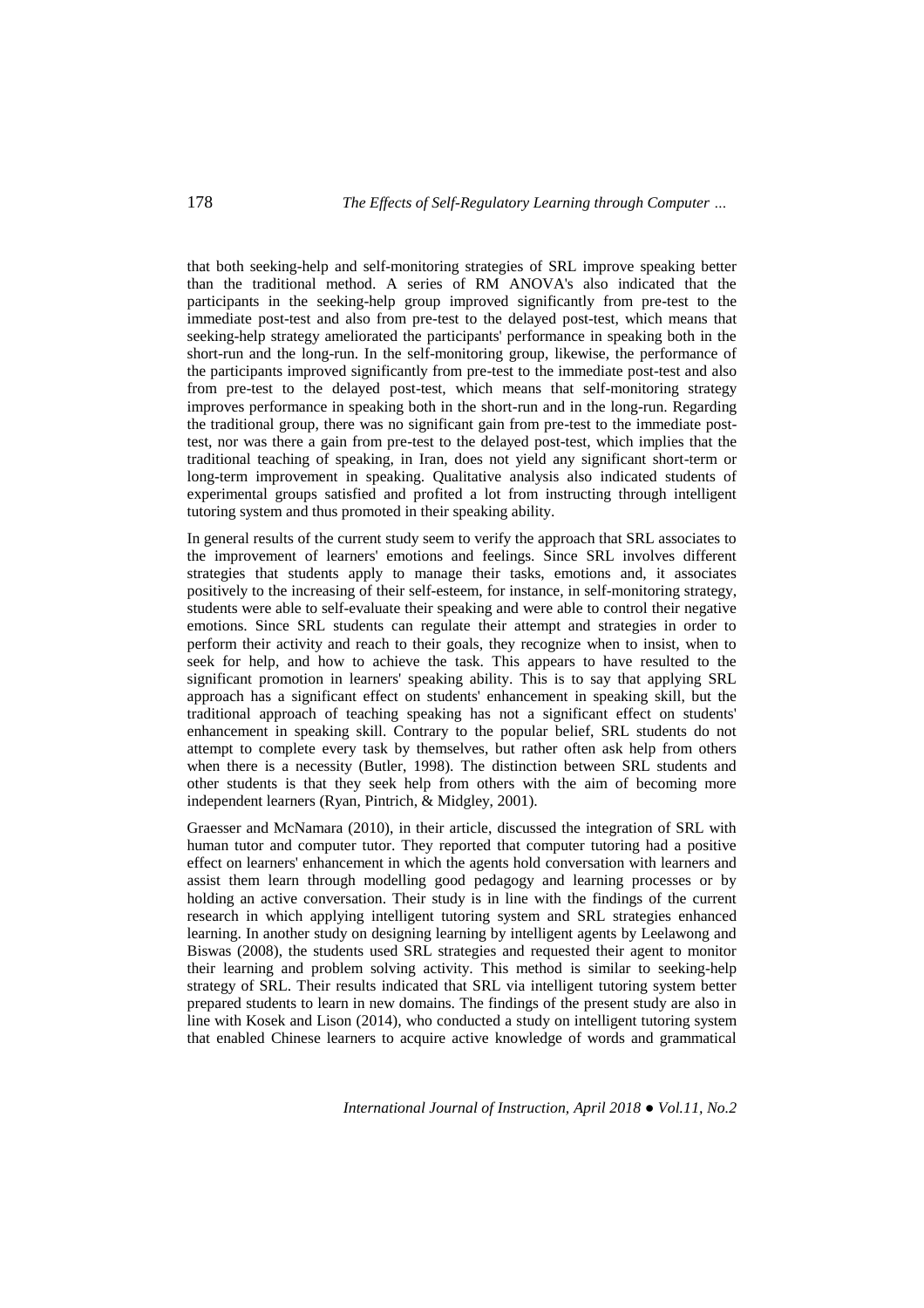constructions. The results of their study suggested that the cognitive system improved students' learning process. Their method is akin to seeking-help strategy of learners in which students requested intelligent tutoring system to monitor their learning procedure. In a study by D'Mello and Graesser (2012), on learning by talking with cognitively and emotionally intelligent system , autotutor helped students to deal with critical thinking by holding conversation with autotutor in natural speech with adaptive conversation turns like natural human tutoring. Students regulated their learning and were more autonomous learners in solving problems. Their study supports the current study in terms of the issue that applying SRL through intelligent tutoring system improves students' speaking.

Learning speaking skill by applying SRL through intelligent tutoring system is an efficient method in the Iranian context than learning speaking by traditional method. Since the Iranian students are far from the native context and most of their learning happens in the classrooms without any computers and intelligent tutoring systems, application of an appropriate teaching method such as SRL promotes students' speaking ability. Taught through the traditional method in speaking, students didn't promote in their speaking significantly where they only were listeners and didn't have active participation in class conversations. On the other hand, in SRL through intelligent tutoring system, they were more active learners and interactively participated in conversations with intelligent autotutor.

Results of the current study indicated that self-monitoring strategy had a more significant effect on students' performance in speaking than seeking-help strategy. Selfmonitoring enables learners to self-monitor and self-evaluate their knowledge during their learning process. This is associated to metacognitive knowledge monitoring in which when students are engaging in completing the task; they should be capable of monitoring their learning process. Students who are active SRL learners will use intelligent tutor's feedback in order to monitor their progress. Active students asserted that the immediate feedback presented by an intelligent autotutor caused a kind of frustration, but was also useful to their learning process. When there was a necessity they referred to the intelligent autotutor's feedbacks, and they were able to recognize their errors, and evaluate their progress. Learners who suppose that intelligence is fixed mostly have a difficulty in facing with challenges for fear of failure, whereas learners via self-monitoring strategy view challenges as chances for effective learning. According to the results, seeking-help strategy had a lesser effect on students' speaking than selfmonitoring strategy. Students of seeking-help group improved their speaking with intelligent autotutor's help seeking mechanism while these mechanisms assist students regulate their own learning procedure; it is up to the learners to decide whether to benefit from these strategies. Seeking-help mechanism initiates help when the student struggles and advices the level of help for student. The learner still has the right to choose – for example, the student can ignore the received feedback or can ask for more help (Aleven, Stahl, Schworm, Fischer, &Wallace, 2003).

The intelligent autotutor also offers the level of help to use during completing the task by students. However, instead of providing the help to the student, the intelligent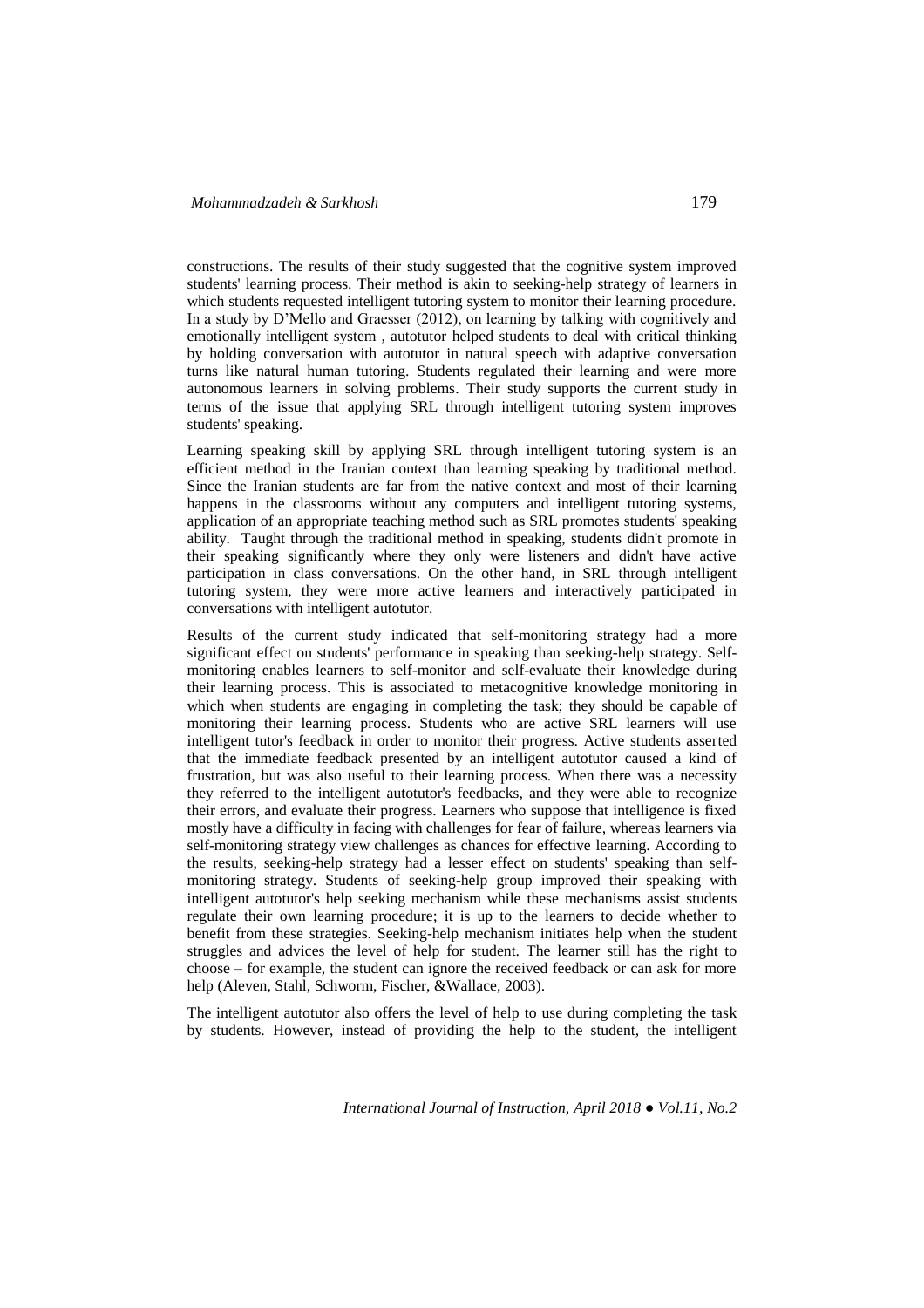autotutor just offers the student on the extent of help, and the final decision is left to the student (Roll, Aleven, McLaren, & Koedinger, 2007). Students of seeking-help group frequently referred to the intelligent autotutor's feedback and this lead them to be less autonomous learners than self-monitoring group learners. Intelligent tutoring systems present various structures to support students' learning. One such structure which investigated in this research is immediate corrective feedback. It is revealed that this simple support presented by an intelligent tutoring system during completing the task improved students' learning significantly in comparison to traditional method which did not present any immediate corrective feedback. However, research has indicated that most of learners do not efficiently benefit from these traits. Aleven and his colleagues (2003) explored ineffective help use in interactive learning settings and they asserted that system-related factors, student-related factors and interactions between these factors, affect seeking-help behaviours. It is revealed that there were learners who contrary to instructing in the same conditions did not efficiently benefit from them and accordingly did not promoted in their learning process. This has led in wheel spinning phenomenon in which learners insisted without significant promotion in their learning process.

Applying SRL via intelligent tutoring system in speaking has some advantages. The first advantage is agency. When there is a necessity to regulate students' performance, SRL approach motivates learners to suppose ownership for their learning procedure (Aleven, Stahl, Schworm, Fischer, &Wallace, 2003). For instance, Walker and his colleagues (2010) studied on peer-tutoring setting in which learners assist each other to complete the task. Instead of explaining the conversation process for the learner, the intelligent tutoring system proposed prompts and hints without constraining them. A second advantage of SRL through intelligent tutoring system is that students engage in practicing key self-regulatory strategies. By providing conditions for learners to regulate their performance, learners engage in practicing key SRL strategies, and receive appropriate immediate feedback (Corbett & Anderson, 2001). In general, providing immediate feedback to the students does not allow them to recognize and assess their own mistakes. Thus, allowing students to involve in procedures of error recognition and receiving immediate feedback, may improve both their domain-level knowledge and their application of self-monitoring strategies (Mathan & Koedinger, 2005). Other advantages of the SRL via intelligent tutoring system, as revealed by the results of the questionnaire, are well organization of the course content, easiness of it's application and it's capability to allow students learn at their own style. On the other hand, the main weakness of intelligent tutoring system is its incapability to hold learner-learner and learner-teacher conversations during learning process. In general, the majority of studies (Leelawong & Biswas, 2008; Graesser, 2010; D' Mello & Graesser, 2012; and Kosek & Lison, 2014) confirmed that learning through computer-assisted intelligent tutoring system has significant positive effect on students' learning.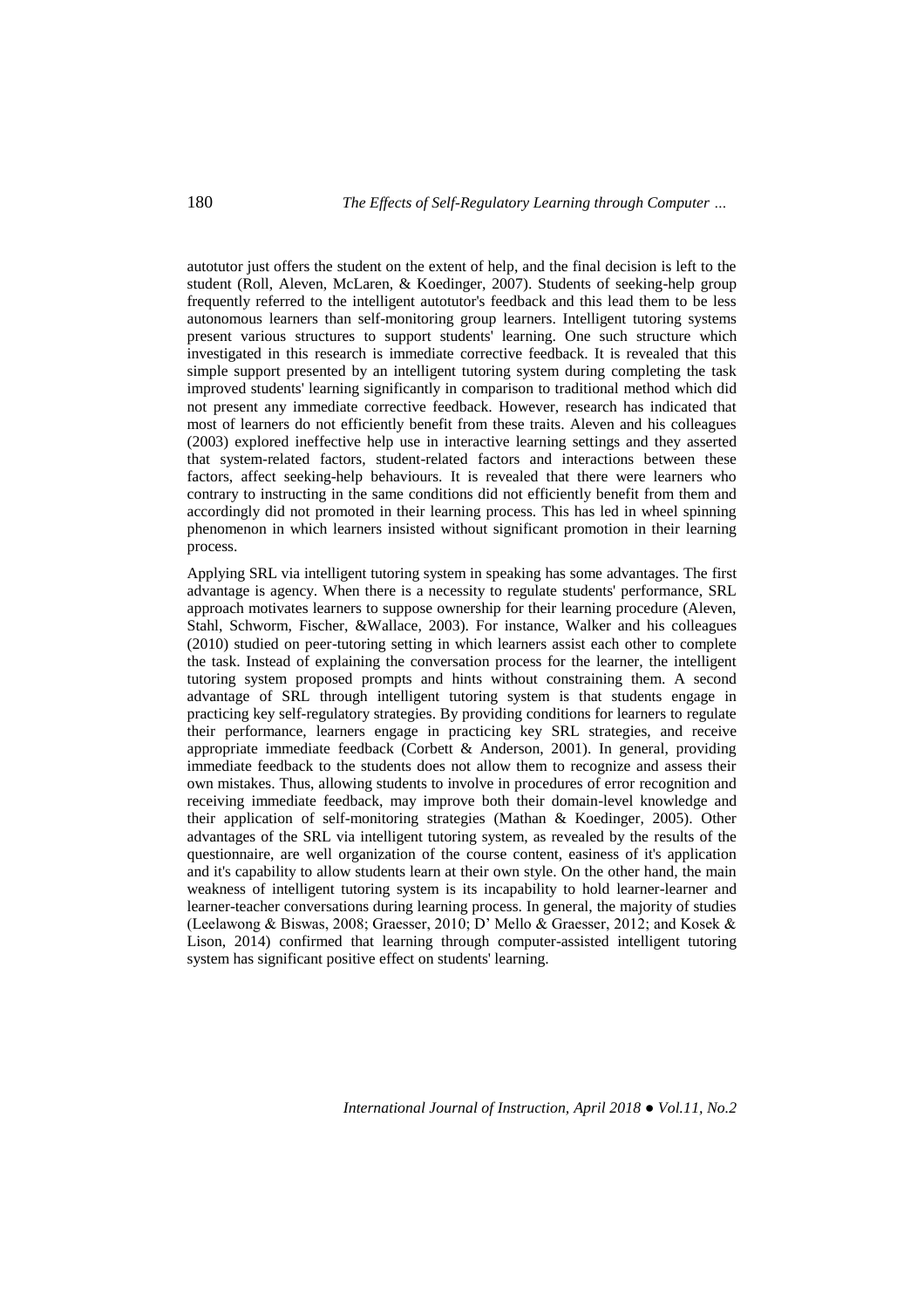#### **CONCLUSION**

In general, the current study suggests that SRL through intelligent tutoring system enhances students' performance in speaking. In this study, before applying SRL through intelligent tutoring system, the students of the experimental groups obtained lower scores on speaking test. However, after the implementation of SRL through intelligent tutoring system, the SRL groups performed significantly in their speaking tests. The semester long assessment study has appeared the strengths and weaknesses of the intelligent tutoring system. It also paved the way for future studies. Some advantages of the intelligent tutoring system over the traditional teaching method in learning speaking have mentioned. Students who learned through intelligent tutoring system asserted that the system assisted them to learn effectively. They were also satisfied with the intelligent tutoring system's capability to support them with much appropriate corrective feedback, prompts and hints for completing the task. The psychology field has studied SRL in recent years, which has led to various approaches that can promote education. Some intelligent tutoring systems have incorporated traits to assist learners who lack SRL strategies, like automatically recognizing when a learner is confused and presenting additional support when he/she is failing in completing the task. However, little research has investigated how technology can effectively enhance SRL. By combining vast knowledge of SRL with the features of intelligent tutoring systems, the current study intends to assist learners to improve their speaking ability.

#### **REFERENCES**

Aleven, V., Stahl, E., Schworm, S., Fischer, F., &Wallace, R.M. (2003). Help seeking and help design in interactive learning environments. *Review of Educational Research, 73,* 277–320*.* 

Azevedo, R. (2008). The role of self-regulation in learning about science with hypermedia. In D. Robinson & G.Schraw (Eds.), *Recent innovations in educational technology that facilitate student learning* (pp. 127–156). Charlotte, NC: Information Age Publishing.

Baker, R. S. J. d. (2007). Modelling and understanding students' off-task behavior in intelligent tutoring systems. In M. B. Rosson & D. J. Gilmore (Eds.), *Proceedings of ACM CHI 2007: Computer-Human Interaction* (pp. 1059–1068). New York, NY: AC.

Baker, R., Walonoski, J., Heffernan, N., Roll, I., Corbett, A., & Koedinger, K. (2008).Why students engage in "gaming the system" behavior in interactive learning environments. *Journal of Interactive Learning Research, 19,* 185–224.

Butler, R. (1998). Determinants of help seeking: Relations between perceived reasons for classroom help-avoidance and help-seeking behaviours' in an experimental context. Journal of Educational Psychology, 90, 630-643.

Chi, M. T. H., Siler, S. A., Jeong, H., Yamauchi, T., & Hausmann, R. G. (2001). Learning from human tutoring. *Cognitive Science*, *25*, 471-533.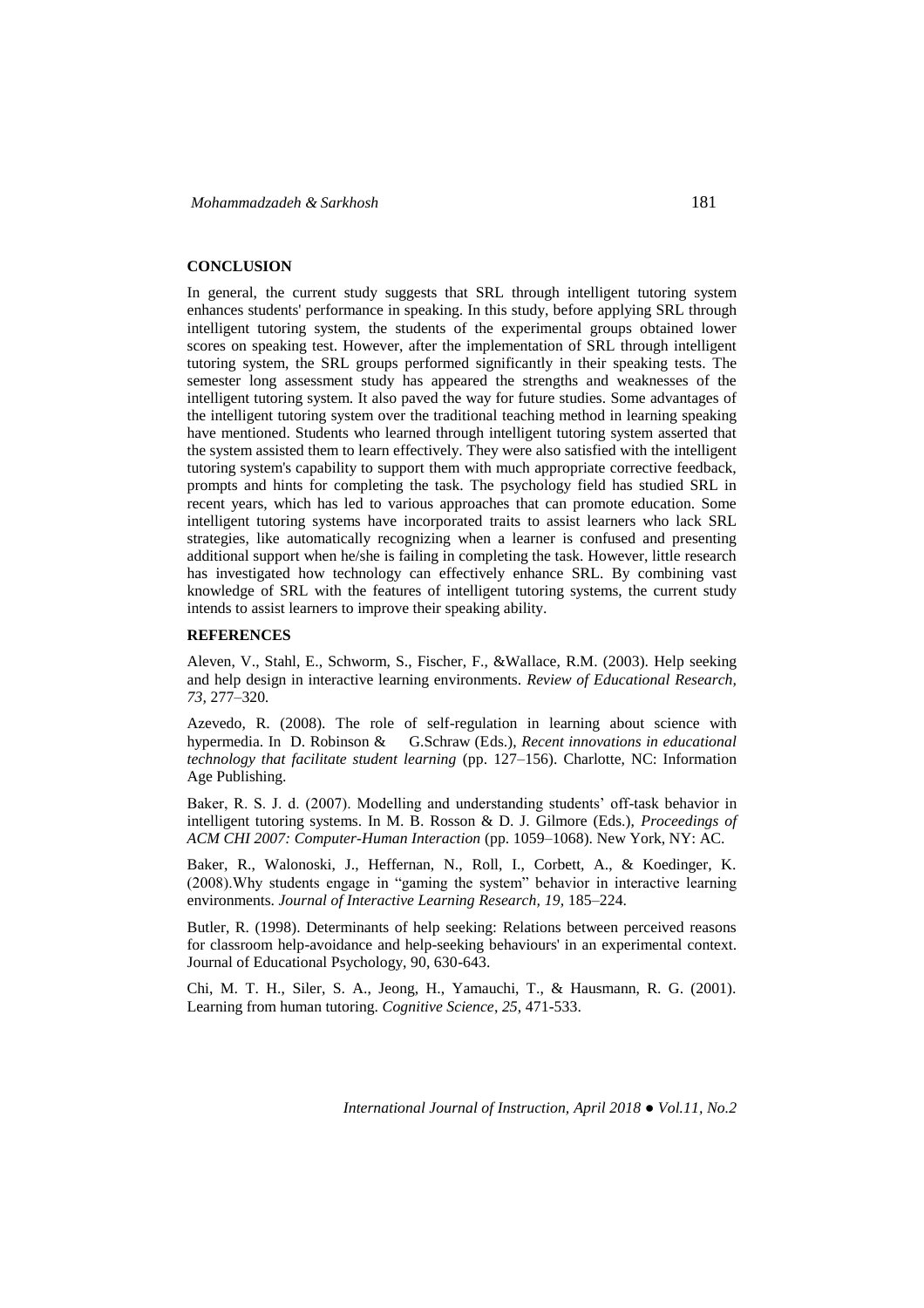Corbett, A. T., & Anderson, J. R. (2001). Locus of feedback control in computer-based tutoring: Impact on learning rate, achievement and attitudes. In J. Jacko, A. Sears, M. Beaudouin-Lafon & R. Jacob (Eds.), *CHI'2001 conference on human factors in computing systems* (pp. 245-252). New York: ACM Press*.* 

D'Mello, S. K., & Graesser, A. C. (2012). Autotutor and Affective Autotutor: Learning by Talking with a Cognitively and Emotionally Intelligent Computer that Talks Back. ACM Trans. Interactive Intelligent. Syst. X, X, Article XX (Month 2011), X pages.

Good, T., & Brophy, J. (1995). *Contemporary educational psychology*. New York: Longman.

Graesser, A.C., Franklin, S., and Wiemer-Hastings, P. and Tutoring Research Group (1998). Simulating smooth tutorial dialog with pedagogical value. *Proceedings of the American Association for Artificial Intelligence* (pp. 163-167). Menlo Park, CA: AAAI Press.

Graesser, A.C., Wiemer-Hastings, K., Wiemer-Hastings, P., Kreuz, R., and Tutoring Research Group (1999). Autotutor: A simulation of a human tutor. *Journal of Cognitive Systems Research*, 1, 35-51.

Graesser, A.C., Mary Anne Britt, Keith K. Millis, Patty Wallace, Diane F. Halpern, Zhiqiang Cai, Kris Kopp, Carol Forsyth (2010). Intelligent Tutoring Systems (2), 327- 329.

Graesser, A.C., & McNamara, D (2010). Self-Regulated Learning in Learning Environments with Pedagogical Agents That Interact in Natural Language, Educational Psychologist, 45:4, 234-244, DOI: 10.1080/00461520.2010.51593.

Jarvela, S. (2016). How do types of interaction and phases of self-regulated learning set a stage for collaborative engagement?, Learning and Instruction. [http://dx.doi.org/10.1016/j.learninstruc.2016.01.005.](http://dx.doi.org/10.1016/j.learninstruc.2016.01.005)

Kim, Y., & Baylor, A. L. (2006). Pedagogical agents as learning companions: The role of Agent competency and type of interaction. *Educational Technology Research & Development, 54*(03), 223-243.

Kistner, S., Rakoczy, K., & Otto, B. (2010). Promotion of self-regulated learning in classrooms: Investigating frequency, quality, and consequences for student performance.

Kizilcec R.F., Pérez-Sanagustín M., & Maldonado J. J. (2016). Self-regulated learning strategies predict learner behavior and goal attainment in Massive Open Online Courses, *Computers & Education,* doi: 10.1016/j.compedu.2016.10.001.

Koedinger, K. R., Suthers, D. D., & Forbus, K. D. (1999). Component based construction of a science learning space. *International Journal of Artificial Intelligence in Education, 10,* 166–175.

Koedinger, K. R., & Aleven V. (2007). Exploring the assistance dilemma in experiments with Cognitive Tutors. *Educational Psychology Review, 19,*239–264.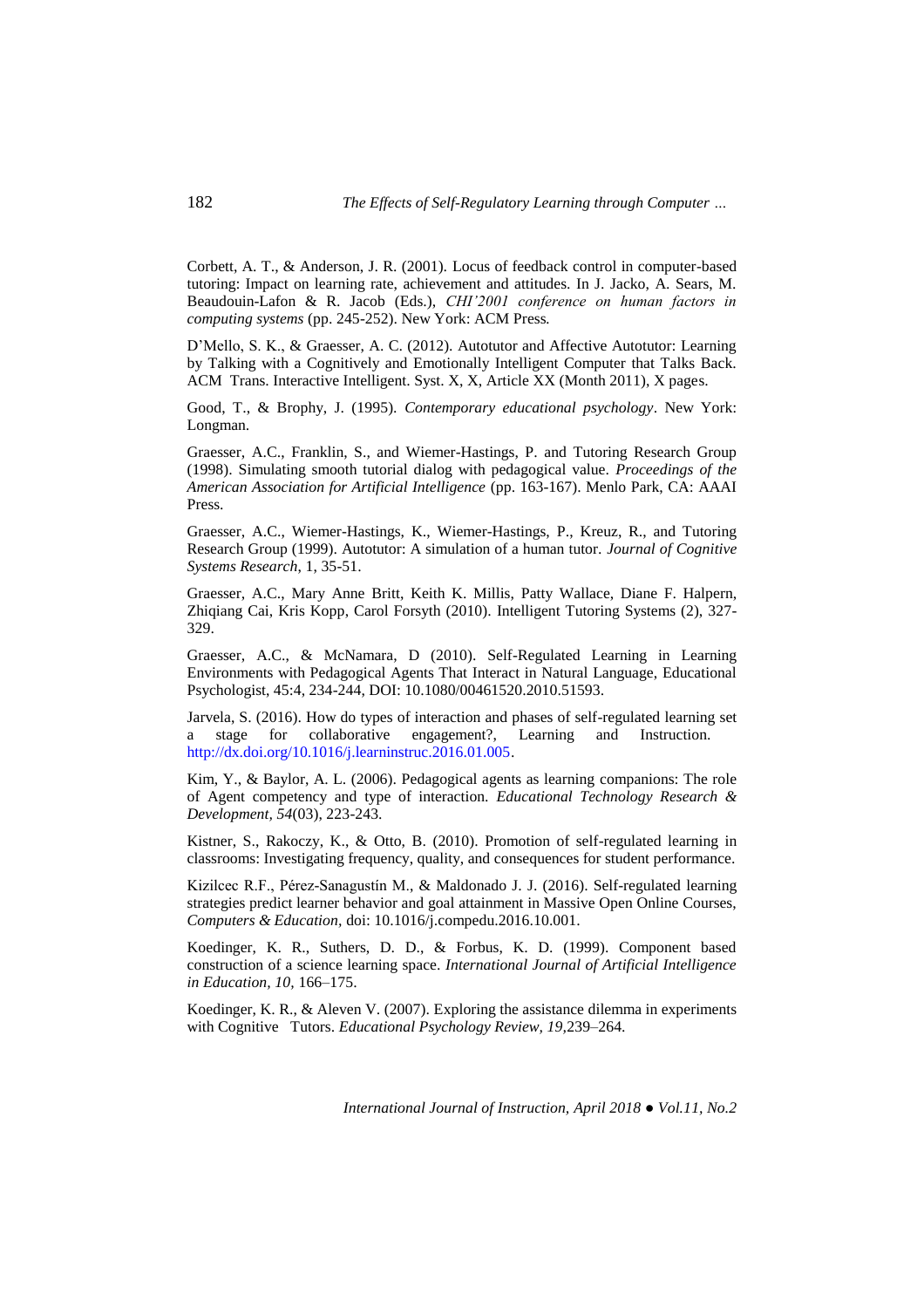Koedinger, K. R., Aleven, V., Roll, I., & Baker, R. (2009). In vivo experiments on whether supporting metacognition in intelligent tutoring systems yields robust learning. In D. J. Hacker, J. Dunlosky, & J.C.Graesser, A.C. (eds.) Handbook of Metacognition in Education, pp.897-964.Routledge, New York.

Kosek, M., & Lison, P. (2014). An intelligent tutoring system for learning Chinese with a cognitive model of the learner. In (S. Jager, L. Bradley, E. J. Meima, & S. Thouësny Eds), *CALL Design: Principles and Practice*; *Proceedings of the 2014 EUROCALL Conference, Groningen, The Netherlands* (pp. 179-184).Dublin: Researchpublishing.net. doi:10.14705/rpnet.2014.000214*.*

Leelawong1, K., & Biswas, G (2008). Designing learning by teaching agents, the Betty's Brain System. Department of EECS/ISIS, Box 351824, Station B, Vanderbilt University.

Mathan, S. A., & Koedinger, K. R. (2005) Fostering the Intelligent Novice: Learning from errors with metacognitive tutoring. Educational Psychologist. 40(4), 257-26.

Roll, I., Aleven, V., McLaren, B., & Koedinger, K. (2007). Designing for metacognition applying Cognitive Tutor principles to metacognitive tutoring. *Metacognition and Learning, 2,* 125–140.

Ryan, A. M., Pintrich, P. R., & Midgley, C. (2001). Avoiding seeking help in the classroom: Who and why? *Educational Psychology Review, 13*, 93-114. *Metacognition and Learning, 5* (2), 157-171.

Shih, B., Koedinger, K. R., & Scheines, R. (2008). A response time model for bottomout hints as worked examples. In R. S. J. d. Baker, T. Barnes,& J. Beck (Eds.), *Educational Data Mining 2008: 1st International Conference on Educational Data Mini Proceedings* (pp. 117–126).Montreal, Quebec, Canada.

Walker, E., Walker, S., Rummel, N., & Koedinger, K. R. (2010). Using problemsolving context to assess help quality in computer-mediated peer tutoring. In V. Aleven, J. Kay, & J. Mostow (Eds.), *Proceedings of the 10th International Conference on Intelligent Tutoring Systems, ITS 2010* (Vol. I, pp. 145–155). Berlin, Germany: Springer.

Winne, P., & Hadwin, A. (2008). The weave of motivation and self-regulated learning. In D. Schunk & B. Zimmerman (Eds.), *Motivation and self-regulated learning: Theory, research, and applications* (pp.297-314). Mahwah, NJ: Erlbaum*.*

Zimmerman, B. (2000). Attaining self-regulation: A social cognitive perspective. In M. Boekaerts, P.R. Pintrich, & M. Zeidner (Eds.), Handbook of self-regulation (pp. 13–70). San Diego, CA: Academic Press.

Zimmerman, B., & Schunk, D. (2001), *Reflections on theories of self-regulated learning and academic achievement*, In Zimmerman B. and Schunk D., (Eds.), Self-Regulated Learning an Academic Achievement, Theoretical Perspectives (2nd Ed.), Mahwah, NJ, Erlbaum 2001, pp. 289-307.